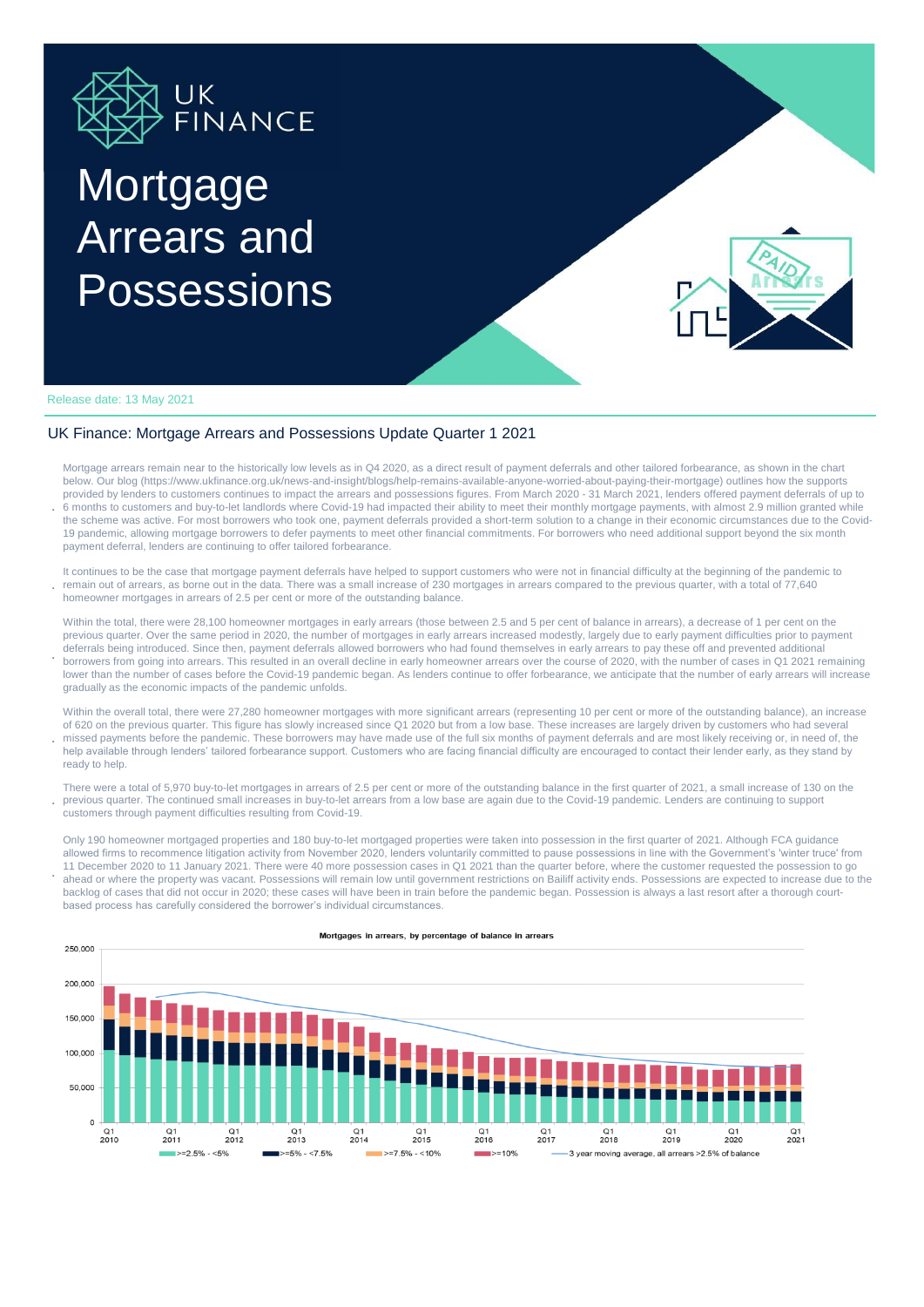Commenting on the data, Eric Leenders, Managing Director of Personal Finance at UK Finance, said:

"While there was a slight rise in total arrears in Q1 2021 compared to the historic low levels seen before the pandemic, the additional support from lenders has helped many mortgage customers stay out of arrears.

"With the economic impact of Covid-19 continuing to be felt, we anticipate there will be further increases in mortgage arrears during 2021. Any customer who is concerned about their finances should contact their lender early to discuss the options and tailored support available to them.

#### Notes to Editor

1 For more information please call the UK Finance press office on 020 7416 6750 or mail press@ukfinance.org.uk.

- 2 UK Finance is the collective voice for the banking and finance industry. Representing more than 250 firms across the industry, we act to enhance competitiveness, support customers and facilitate nnovation.
- 3 Following material changes to the mortgage market as a result of the Covid-19 pandemic, UK Finance has reformatted the Mortgage Arrears & Possessions update to focus on and include quarter-onquarter movement in the data, in addition to year-on-year movement. This change has been made in order to accurately represent recent changes in the market and to make fewer comparisons to quarter movement. This change has markets in materially different circumstances.
- 4 The latest published statistics for covid-19 related payment deferrals can be found here: https://www.ukfinance.org.uk/press/press-releases/Lenders-continue-commitment-to-supportingmortgagecustomers-into-2021
- 5 It is important to note that if a customer who is already in arrears takes a payment deferral, those arrears will not increase while the deferral is in place. However, these customers will still be captured within our figures and, once they exit the deferral, any subsequent missed payments would give rise to increases in the arrears balance as normal.
- 6 The data shown are for first charge mortgages only. Figures are reported by most UK Finance mortgage members and presented here on a grossed-up basis from that sample to reflect total market size.
- 7 Arrears and possessions figures are for the UK as a whole. There is no breakdown of data for English regions or for individual countries in the UK.
- 8 The Ministry of Justice publishes mortgage and landlord possession statistics, which can be found here: https://www.gov.uk/government/collections/mortgage-and-landlord-possession-statistics . These<br>include quarterly nati

Next update: 12 August 2021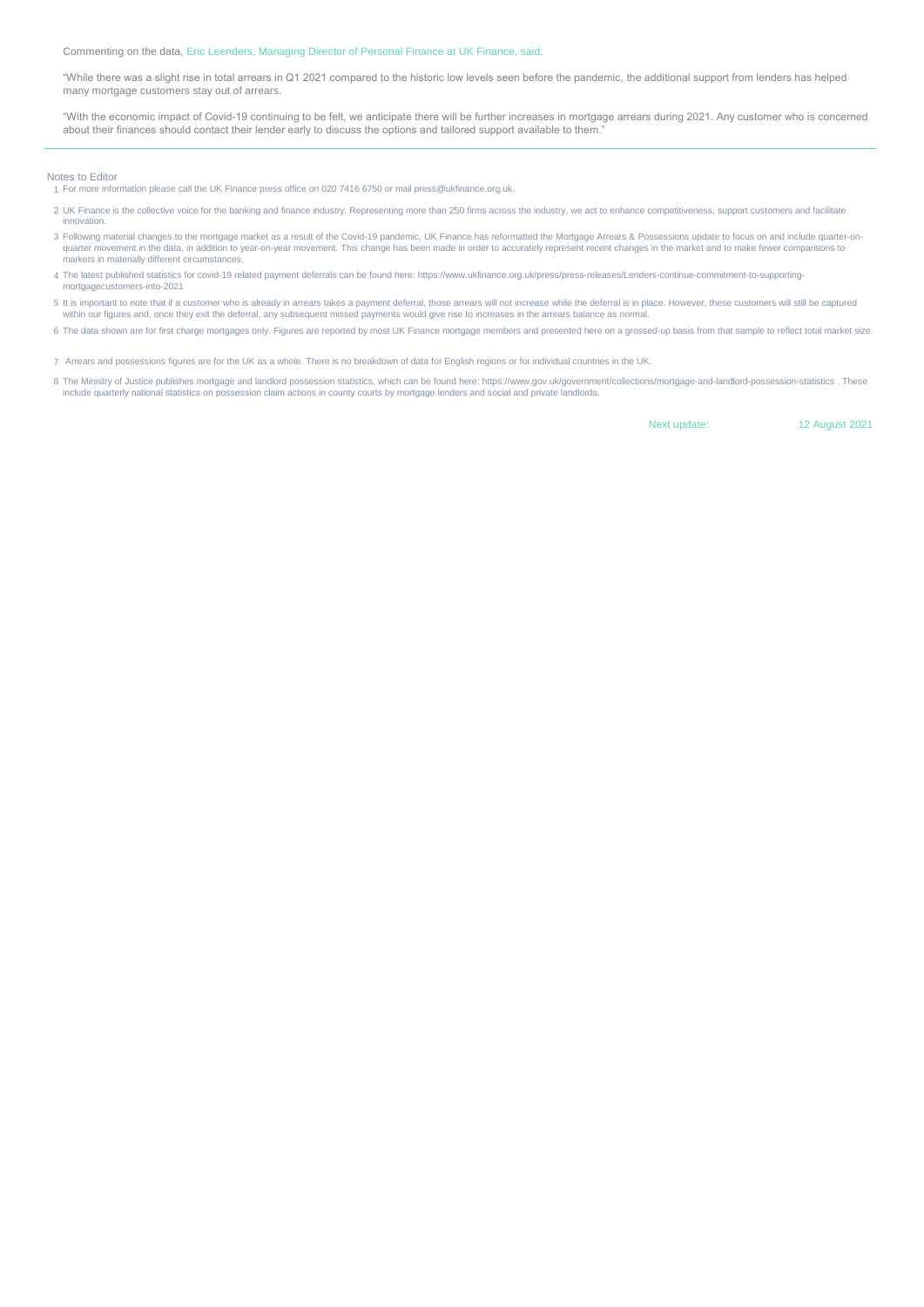# Release date: 13 May 2021

| <b>Mortgage Arrears</b>                                |                                                                                                             |                                                                 |                        |           |           |           |           |           |                                   | Latest<br>$(21-Q1)$   | Q-o-Q comparison | Y-o-Y comparison |
|--------------------------------------------------------|-------------------------------------------------------------------------------------------------------------|-----------------------------------------------------------------|------------------------|-----------|-----------|-----------|-----------|-----------|-----------------------------------|-----------------------|------------------|------------------|
| Number of mortgages in arrears                         | Number of first charge<br>mortgage loans in arrears<br>representing over 2.5% of the<br>outstanding balance | 120,000<br>100,000<br>80,000<br>60,000<br>z<br>40,000<br>20,000 |                        |           |           |           |           |           | Homeowners<br>Buy-to-let          | 77,640                | 0%<br>2%         | 7%               |
|                                                        |                                                                                                             |                                                                 | $18 - Q3$<br>$18 - Q1$ | $19-Q1$   | $19 - Q3$ | $20 - Q1$ | $20 - Q3$ | $21 - Q1$ |                                   | 5,970                 |                  | 35%              |
| Number of homeowner<br>mortgages within arrears bands  | Number of first charge<br>homeowner mortgage loans in<br>arrears, split by severity of<br>arrears.          | 35,000                                                          |                        |           |           |           |           |           |                                   | Latest<br>$(21 - Q1)$ | Q-o-Q comparison | Y-o-Y comparison |
|                                                        |                                                                                                             | 30,000<br>25,000                                                |                        |           |           |           |           |           | Arrears of 2.5%-5% of<br>balance  | 28,100                | $-1%$            | $-7%$            |
|                                                        |                                                                                                             | ğ<br>20,000<br>Ĵ<br>15,000                                      |                        |           |           |           |           |           | Arrears of 5%-7.5% of<br>balance  | 13,700                | $-1%$            | 6%               |
|                                                        |                                                                                                             | 10,000<br>5,000                                                 |                        |           |           |           |           |           | Arrears of 7.5%-10% of<br>balance | 8,560                 | 1%               | 19%              |
|                                                        |                                                                                                             | $18 - Q1$                                                       | $18 - Q3$              | $19-Q1$   | $19-Q3$   | $20 - Q1$ | $20 - Q3$ | $21 - Q1$ | Arrears over 10% of balance       | 27,280                | 2%               | 24%              |
|                                                        |                                                                                                             | 3,000                                                           |                        |           |           |           |           |           |                                   | Latest<br>$(21-Q1)$   | Q-o-Q comparison | Y-o-Y comparison |
| Number of buy-to-let mortgages<br>within arrears bands | Number of first charge buy-to-<br>let mortgage loans in arrears,<br>split by severity of arrears.           | 2,500<br>2,000                                                  |                        |           |           |           |           |           | Arrears of 2.5%-5% of<br>balance  | 2,680                 | $-1%$            | 26%              |
|                                                        |                                                                                                             | e<br>1,500<br>ā<br>1,000                                        |                        |           |           |           |           |           | Arrears of 5%-7.5% of<br>balance  | 1,150                 | 4%               | 53%              |
|                                                        |                                                                                                             | 500                                                             |                        |           |           |           |           |           | Arrears of 7.5%-10% of<br>balance | 560                   | $-2%$            | 51%              |
|                                                        |                                                                                                             | $18 - Q1$                                                       | $18 - Q3$              | 19-Q1     | $19 - Q3$ | $20 - Q1$ | $20 - Q3$ | $21 - Q1$ | Arrears over 10% of balance       | 1,580                 | 8%               | 35%              |
| <b>Mortgage Possessions</b>                            |                                                                                                             |                                                                 |                        |           |           |           |           |           |                                   | Latest<br>$(21-Q1)$   | Q-o-Q comparison | Y-o-Y comparison |
| Number of mortgage<br>possessions                      | Number of possessions of first<br>charge mortgaged properties<br>in period                                  | 2,500<br>2,000<br>$\frac{5}{2}$ 1,500<br>$\frac{1}{2}$ 1,000    |                        |           |           |           |           |           | Homeowners                        | 190                   | 36%              | $-82%$           |
|                                                        |                                                                                                             | 500                                                             | $18 - Q1$<br>$18 - Q3$ | $19 - Q1$ | $19 - Q3$ | $20 - 01$ | $20 - Q3$ | $21 - Q1$ | Buy-to-let                        | 180                   | $-5%$            | $-72%$           |

Next update: 12 August 2021